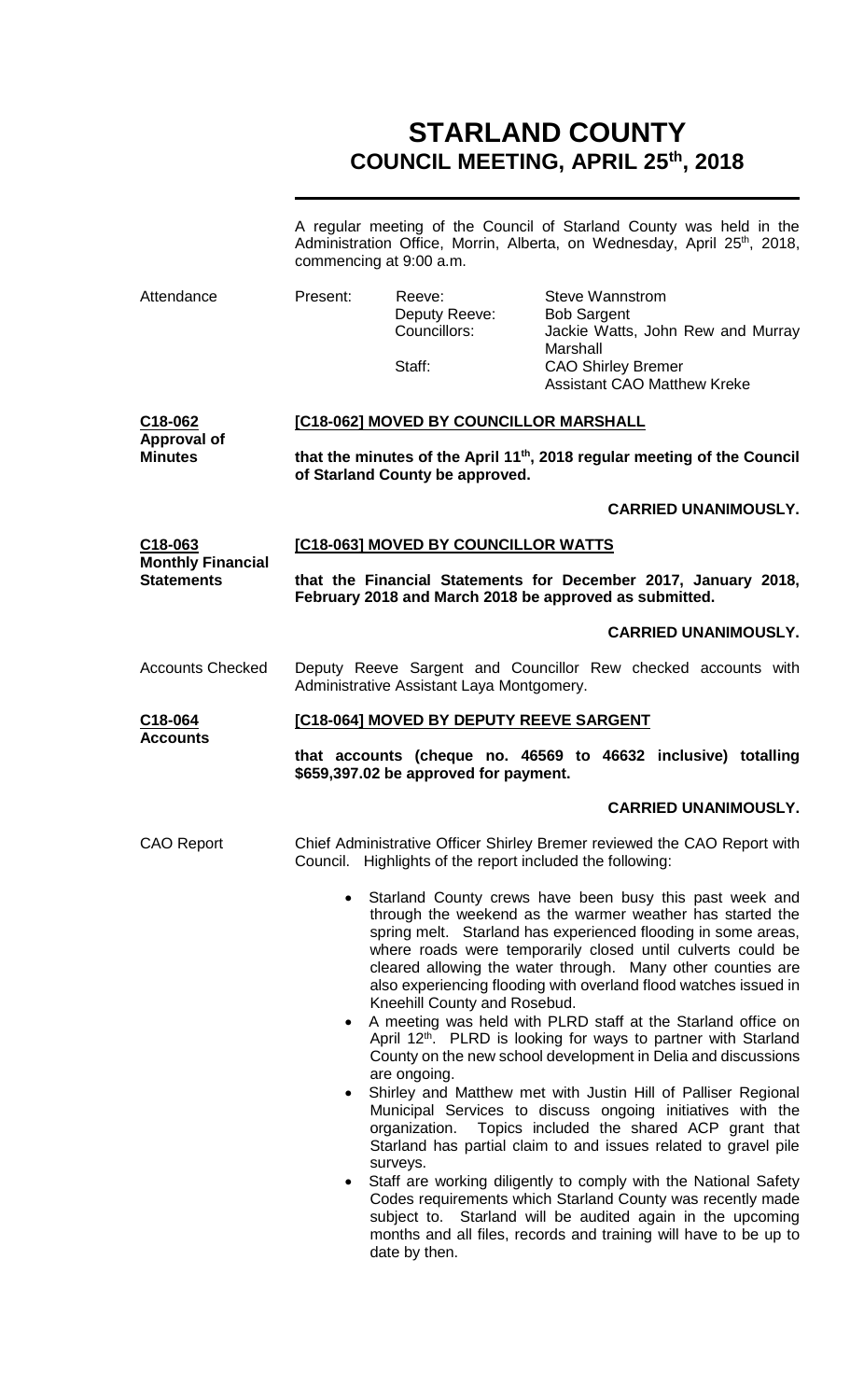## **COUNCIL MEETING, APRIL 25th, 2018 Page2**

| PW Report                                                       | At 9:35 a.m. Public Works Supervisor Al Pratt attended the meeting and<br>reviewed his Public Works Report with Council. Highlights of his report<br>included the following:                                                                                                                                                                                                                                                                                                                                                                                                                                                                                                                                                                       |  |  |  |  |
|-----------------------------------------------------------------|----------------------------------------------------------------------------------------------------------------------------------------------------------------------------------------------------------------------------------------------------------------------------------------------------------------------------------------------------------------------------------------------------------------------------------------------------------------------------------------------------------------------------------------------------------------------------------------------------------------------------------------------------------------------------------------------------------------------------------------------------|--|--|--|--|
|                                                                 | The Public Works crew has been hydro-vaccing, trenching,<br>$\bullet$<br>putting up temporary signs, hauling material to the gradermen,<br>and taking snow equipment off the plow trucks.<br>Gary, Kevin and Thomas have been doing CVIPs, taking the<br>٠<br>wings of the graders and regular maintenance on the heavy duty<br>equipment.<br>Buck continues with regular maintenance on the county light<br>$\bullet$<br>duty fleet and CVIPs on the Rec Crew fleet.<br>Gradermen have started blading on gravel roads which are<br>$\bullet$<br>drying up quickly.<br>Al has been meeting with ratepayers, checking on heavy truck<br>complaints, making up gravel maps, new employee orientations<br>and doing general paperwork.               |  |  |  |  |
| <b>AT Delegation</b>                                            | At 10:00 a.m. Craig Siewert and Gordon Wilton of Alberta Transportation<br>attended the meeting and discussed with Council a proposal for Starland<br>County to take over road surface maintenance on provincial gravel<br>highways within Starland County. Sections of Highway 849 and 576 are<br>being considered.                                                                                                                                                                                                                                                                                                                                                                                                                               |  |  |  |  |
| Departure                                                       | At 10:55 a.m. the delegation from Alberta Transportation departed from the<br>meeting.                                                                                                                                                                                                                                                                                                                                                                                                                                                                                                                                                                                                                                                             |  |  |  |  |
| Old College                                                     | The Olds College Heavy Equipment Operator course is looking to partner<br>with Starland County to bring their program to the Starland Area. The<br>College is looking to run the program in the Courtney-Handhills Pit.                                                                                                                                                                                                                                                                                                                                                                                                                                                                                                                            |  |  |  |  |
| C <sub>18</sub> -065                                            | <b>[C18-065] MOVED BY COUNCILLOR REW</b>                                                                                                                                                                                                                                                                                                                                                                                                                                                                                                                                                                                                                                                                                                           |  |  |  |  |
| <b>Olds College</b>                                             | that Starland County enter into an agreement with Olds College for<br>the operation of the Olds College Heavy Equipment Operator course<br>in the Courtney Handhills Pit located in Starland County.                                                                                                                                                                                                                                                                                                                                                                                                                                                                                                                                               |  |  |  |  |
|                                                                 | <b>CARRIED UNANIMOUSLY.</b>                                                                                                                                                                                                                                                                                                                                                                                                                                                                                                                                                                                                                                                                                                                        |  |  |  |  |
| Craigmyle Land<br>Offer                                         | Brent Olmstead of Craigmyle is offering two lots for purchase to Starland<br>County in the Hamlet of Craigmyle. The lots for offer may interfere with<br>parking Starland County heavy equipment in the adjacent lot purchased for<br>equipment storage.                                                                                                                                                                                                                                                                                                                                                                                                                                                                                           |  |  |  |  |
| Departure                                                       | At 11:15 a.m. Al departed from the meeting.                                                                                                                                                                                                                                                                                                                                                                                                                                                                                                                                                                                                                                                                                                        |  |  |  |  |
| Attendance of<br>Manager Riep<br>& Municipal<br>Services Report | At 11:20 a.m., Municipal Services Manager Riep attended the meeting and<br>reviewed his Municipal Services Report with Council. Highlights of his<br>report included the following:                                                                                                                                                                                                                                                                                                                                                                                                                                                                                                                                                                |  |  |  |  |
|                                                                 | During the pressure and flushing of the distribution main at the<br>$\bullet$<br>Munson Truck Fill a leak was found on the supply line. The<br>failure was a result of improper completion and securing of the<br>connection by the contractor. Ongoing work on programming<br>the station and excavating soft spots around the Firehall and<br>Truckfill is currently underway.<br>The CLV Booster Station was flooded earlier during the recent<br>$\bullet$<br>spring melt on the 13 <sup>th</sup> of the month. The Booster Station is<br>located in Drumheller near the Carillion site and is prone to<br>flooding. As this issue has happened before Glen is looking at<br>various option for a long term fix including building a new above |  |  |  |  |

Munson Fire Hall back-up generator or installing a back-up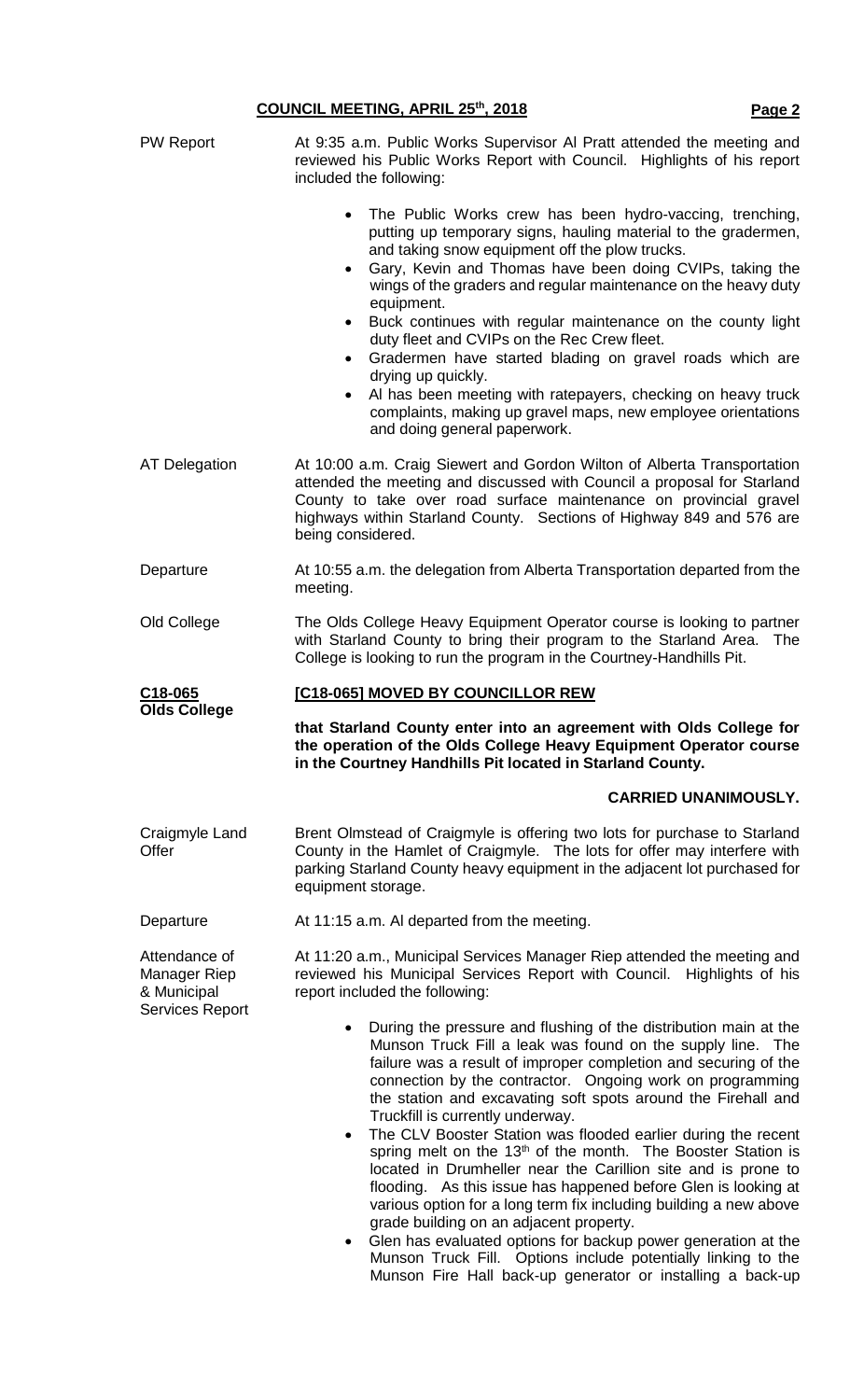### **COUNCIL MEETING, APRIL 25th, 2018 Page3**

- generator in the truck as a stand-alone option.
- Rumsey has experienced its annual flood event. The sewage lift station is in direct risk of flooding and could be deactivated if the waters are able to crest the facilities manway into the pump tank.
- Morning Glory Municipal Services Manager Riep prepared a summary of costs related to hooking the Morning Glory Water Association up to the new supply line feeding the Munson Truck Fill. Discussion with the group are ongoing.
- Departure At 12:00 a.m. the Glen left the meeting.

Family Resource Worker Delegation At 1:35 p.m. Director of Community Services Diana Rowe and a delegation from the Prairie Land Regional School Division Familly Resource Worker Program, including Norma Jean Minchau, Ellen Vanderkolk and Cayla Martin, attended the meeting a gave presentation outlining the activities and goals of the program. The workers primarily assist with child and family social development in the community. Currently Starland County contributes funding to PLRD in order to fund Family Resource Worker positions in the Delia and Morrin schools.

- Departure **At 2:20 p.m. the PLRD delegation left the meeting.**
- Departure At 2:30 p.m. the Diana left the meeting.

**C18-066 FRW Grant [C18-066] MOVED BY COUNCILLOR MARSHALL**

> **that Starland County contribute \$40,000.00 to Prairie Land Regional School Division to help fund the Family Resource Worker Program in the Delia and Morrin Schools for 2018.**

#### **CARRIED UNANIMOUSLY.**

- Spring RMA **Highlights from the spring 2018 Rural Municipalities Association** Conference were distributed to Council.
- Fire Hall Catwalk A letter was received from Hank Brzezinski of BRZ Partnership Architecture in regards to the need for an additional cat-walk installation within the Munson Fire Hall to access equipment on the mezzanine. The letter acknowledges that there may have been design issues which resulted in the requirement for the cat-walk. As a gesture of good faith BRZ is willing to forego the rest of their fees in order to help defray the cost.
- Road Closure CAO Bremer reviewed with Council an old request from Robert and Sandra Grenville. They had previously requested and received a motion to close a portion of an old road plan diversion in the SE ¼ 18-31-19-W4 which has been replaced by a new road plan. The request also included a plan for Starland County to sell the portion of closed road to Mr. Grenville so that the newly created parcel could meet municipal road setbacks for potential development. CAO Bremer advised that a new motion confirming the 2015 motion is required for a new application to Alberta Transportation.

| C18-067                                   | [C18-067] MOVED BY COUNCILLOR WATTS                                                                                                                                                                            |  |  |
|-------------------------------------------|----------------------------------------------------------------------------------------------------------------------------------------------------------------------------------------------------------------|--|--|
| <b>Motion to</b><br>approve closure       | that Starland County Council approve the following resolution to                                                                                                                                               |  |  |
| of a portion of<br>Road Plan 1364<br>E.Z. | close a portion of the old Road Plan 1364 E.Z. in the S.E. $\frac{1}{4}$<br>18-31-19-W4M, with the intention of selling this portion of old roadway<br>to the adjacent landowner, Robert and Sandra Grenville; |  |  |
|                                           |                                                                                                                                                                                                                |  |  |

**WHEREAS, a resolution is required for the purpose of closing to public travel and cancelling a public highway or portion thereof in accordance with Section 24, of the Municipal Government Act, Chapter M26 Revised Statutes of Alberta, 2000, as amended;**

**AND WHEREAS, the lands hereafter described and shown on the attached Schedule "A" are no longer required for public travel.**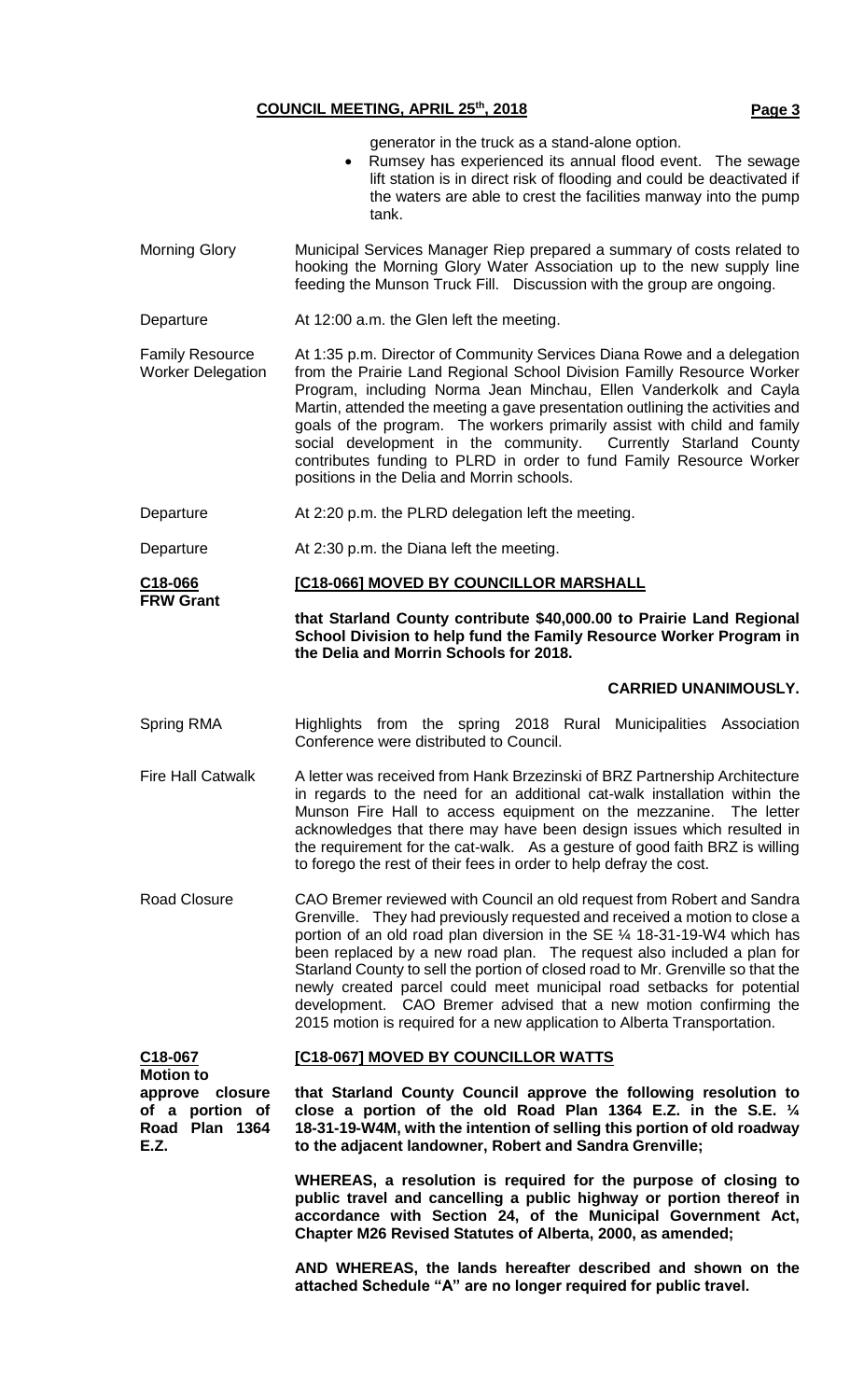**NOW THEREFORE BE IT RESOLVED that the Council of Starland County does hereby close the following described road, subject to rights of access granted by other legislation:**

**All that portion of road shown on Plan 0910846 lying southeasterly of a line drawn from statutory iron post R-4 to statutory iron post R-2 as shown on the abandoned road Plan 1364 E.Z. containing 0.36 hectares (0.96 acres) more or less, as shown on the Attached Schedule "A".**

#### **CARRIED UNANIMOUSLY.**

MPE Railway Lands Proposal Assistant CAO Kreke reviewed with Council a copy of a project scope of work for the completion of a detailed site design for the recently purchased railway lands adjoining the public works shop site in the north of Morrin. Additionally the scope of work will cover the completion of a Request for Proposals Document that will be used for a Design-Build tender for completion of a New Public works shop in late 2018. It is anticipated that the cost of this work by MPE will be partially offset through the use of remaining grant funds received from the Alberta Community Partnership Grant received in 2016.

| C18-068             | <b>[C18-068] MOVED BY DEPUTY REEVE SARGENT</b> |
|---------------------|------------------------------------------------|
| <b>MPE Scope of</b> |                                                |
| Work                | that Starland County contract with MPE Enginee |

**that Starland County contract with MPE Engineering of Calgary, Alberta for the completion of a detailed site design for the Public Works Shop lands located in the north of Morrin and for the completion of a Request for Proposals Package for a design-build tender for a new Public Works Shop.**

#### **CARRIED UNANIMOUSLY.**

| Amending<br><b>Bylaw</b><br>No. 1131          |                                                                                                                                                                                                                                                         |
|-----------------------------------------------|---------------------------------------------------------------------------------------------------------------------------------------------------------------------------------------------------------------------------------------------------------|
| C18-069                                       | [C18-069] MOVED BY COUNCILLOR WATTS                                                                                                                                                                                                                     |
| Bylaw 1131 -<br><b>Motion to</b><br>Establish | that Bylaw 1131, a Bylaw to amend Land Use Bylaw 1125 in order to<br>comply with the new provisions of Section 9(3) and Section 12(4) of<br>the revised Municipal Government Act, be introduced.                                                        |
|                                               | <b>CARRIED UNANIMOUSLY.</b>                                                                                                                                                                                                                             |
| C18-070                                       | [C18-070] MOVED BY COUNCILLOR MARSHALL                                                                                                                                                                                                                  |
| Bylaw 1131 -<br><b>Motion to</b><br>Establish | that Bylaw 1131, a Bylaw to amend Land Use Bylaw 1125 be given first<br>reading.                                                                                                                                                                        |
|                                               | <b>CARRIED UNANIMOUSLY.</b>                                                                                                                                                                                                                             |
| C18-071                                       | [C18-071] MOVED BY DEPUTY REEVE SARGENT                                                                                                                                                                                                                 |
| <b>Motion to set</b><br><b>Public Hearing</b> | that a public hearing for Bylaw 1131 be set for, 2018 at 2:00 p.m. in<br><b>Starland County Council Chambers.</b>                                                                                                                                       |
|                                               | <b>CARRIED UNANIMOUSLY.</b>                                                                                                                                                                                                                             |
| <b>Councillor Benefits</b><br>Proposal        | CAO Bremer reviewed with Council a proposal from Jay Garbutt of Sun Life<br>Financial for the creation of a Councillor benefits program similar to the<br>employee benefits program. The program would require the participation<br>of all Councillors. |
| C18-072                                       |                                                                                                                                                                                                                                                         |

**Meeting Cancellation**

**that the regular meeting of the Council of Starland County scheduled**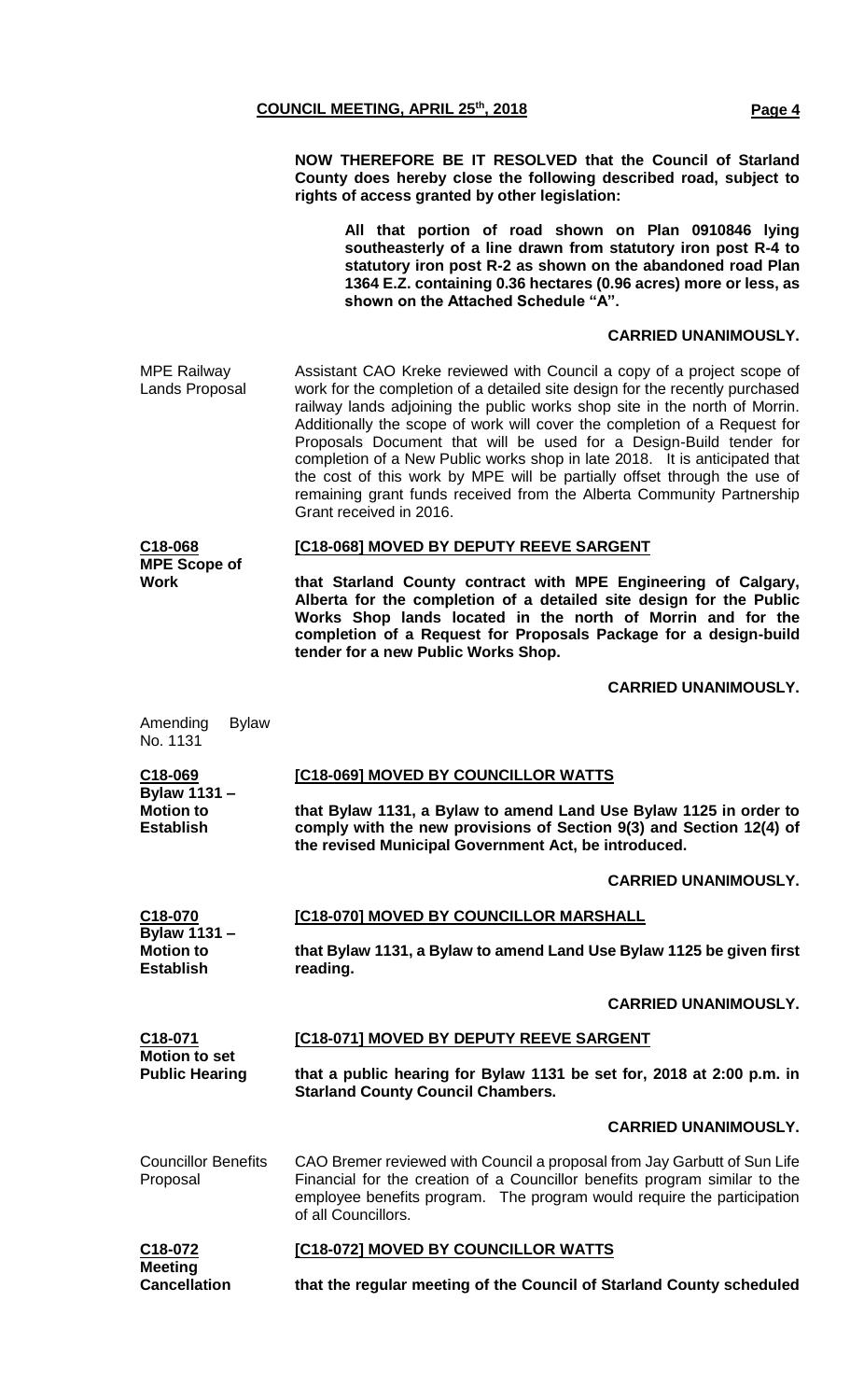**for May 9th be cancelled.**

#### **CARRIED UNANIMOUSLY.**

| Committee<br>Reports      | Each of the Councillors present briefly reported on the various committees<br>to which they are appointed.                                                                                                                                                                                                                                                                                                                                                                                                                                                                                      |                                                                                                                                                                                                                                                                                                                                                                                |                                                                                                                                                                                                                                                                                                                                                                                                                              |                                                                                                                                                                                                                                                                                                                                                                        |  |
|---------------------------|-------------------------------------------------------------------------------------------------------------------------------------------------------------------------------------------------------------------------------------------------------------------------------------------------------------------------------------------------------------------------------------------------------------------------------------------------------------------------------------------------------------------------------------------------------------------------------------------------|--------------------------------------------------------------------------------------------------------------------------------------------------------------------------------------------------------------------------------------------------------------------------------------------------------------------------------------------------------------------------------|------------------------------------------------------------------------------------------------------------------------------------------------------------------------------------------------------------------------------------------------------------------------------------------------------------------------------------------------------------------------------------------------------------------------------|------------------------------------------------------------------------------------------------------------------------------------------------------------------------------------------------------------------------------------------------------------------------------------------------------------------------------------------------------------------------|--|
| Council<br>Communications | <b>Council Communications:</b>                                                                                                                                                                                                                                                                                                                                                                                                                                                                                                                                                                  |                                                                                                                                                                                                                                                                                                                                                                                |                                                                                                                                                                                                                                                                                                                                                                                                                              |                                                                                                                                                                                                                                                                                                                                                                        |  |
|                           | i)<br>Drumheller RCMP re: Quarterly Report<br>ii)<br>East Central Alberta Heritage Society re: Newsletter<br>iii)<br>Insight Into Government - 2 Issues<br>Alberta Association of Municipal Districts and Counties:<br>iv)<br>Contact Newsletter (1 issue)<br>$\bullet$                                                                                                                                                                                                                                                                                                                         |                                                                                                                                                                                                                                                                                                                                                                                |                                                                                                                                                                                                                                                                                                                                                                                                                              |                                                                                                                                                                                                                                                                                                                                                                        |  |
| Accounts                  | Accounts - see prior motion.                                                                                                                                                                                                                                                                                                                                                                                                                                                                                                                                                                    |                                                                                                                                                                                                                                                                                                                                                                                |                                                                                                                                                                                                                                                                                                                                                                                                                              |                                                                                                                                                                                                                                                                                                                                                                        |  |
|                           | MARSHALL, MURRAY<br>RIEP, GLEN<br><b>SARGENT, ROBERT</b><br>TELUS COMMUNICATIONS INC.<br><b>WANNSTROM, STEVE</b><br><b>WATTS, JACKIE</b>                                                                                                                                                                                                                                                                                                                                                                                                                                                        | SUN LIFE ASSURANCE COMPANY                                                                                                                                                                                                                                                                                                                                                     | CK# 46495<br>CK# 46496<br>CK# 46497<br>CK# 46498<br>CK# 46499<br>CK# 46500<br>CK# 46501                                                                                                                                                                                                                                                                                                                                      | 1,730.00<br>4,325.92<br>7,563.98<br>165.38<br>1,173.07<br>3,306.21<br>3,318.20                                                                                                                                                                                                                                                                                         |  |
|                           |                                                                                                                                                                                                                                                                                                                                                                                                                                                                                                                                                                                                 | <b>Sub-Total:</b>                                                                                                                                                                                                                                                                                                                                                              | \$                                                                                                                                                                                                                                                                                                                                                                                                                           | 21,582.76                                                                                                                                                                                                                                                                                                                                                              |  |
|                           | <b>RMA TRADE</b>                                                                                                                                                                                                                                                                                                                                                                                                                                                                                                                                                                                |                                                                                                                                                                                                                                                                                                                                                                                | CK# 46502                                                                                                                                                                                                                                                                                                                                                                                                                    | 8,051.62                                                                                                                                                                                                                                                                                                                                                               |  |
|                           |                                                                                                                                                                                                                                                                                                                                                                                                                                                                                                                                                                                                 | <b>Sub-Total:</b>                                                                                                                                                                                                                                                                                                                                                              | \$                                                                                                                                                                                                                                                                                                                                                                                                                           | 8,051.62                                                                                                                                                                                                                                                                                                                                                               |  |
|                           | <b>ALBERTA ELEVATING DEVICES</b><br><b>AMHSA</b><br>ATB FINANCIAL MASTERCARD<br>AWARE 360 LTD.<br><b>BIG SKY CALL CENTERS INC.</b><br><b>CERVUS AG EQUIPMENT LP</b><br>DR HYDROVAC<br>DRUM WIRELESS LTD.<br>DRUMHELLER SOLID WASTE<br>DRUMHELLER CO-OP LTD.<br>ECS SAFETY SERVICES LTD.<br><b>FARM SAFETY CENTRE</b><br><b>FRESON BROS DRUMHELLER</b><br><b>HECK, BRIAN</b><br>HI-WAY 9 EXPRESS LTD.<br>IMAGE CRAFTER SIGNS INC.<br>KASHUBA HEATING AND AIR<br><b>LAPP</b><br><b>LOOMIS EXPRESS</b><br>MARSHALL, MURRAY<br><b>MASSON, KYLE</b><br><b>MORRIN FOODS</b><br>PEOPLES, CHRISTOPHER G | ADAMS INDUSTRIAL SUPPLIES INC.<br><b>ALBERTA GOVERNMENT SERVICES</b><br>ALBERTA ONE-CALL CORPORATION<br>ALLIED DISTRIBUTORS DRUM LTD.<br>BROOKS INDUSTRIAL METALS LTD.<br>CONTACT SAFETY SERVICE LTD.<br>DRUMHELLER CHRYSLER LTD.<br>GLOVER INTERNATIONAL TRUCKS LTD. CK# 46523<br>HENRY KROEGER REGIONAL WATER<br>MAGNIFIED TRAINING SERVICES LTD.<br>PETERSON AUTO BODY LTD. | CK# 46503<br>CK# 46504<br>CK# 46505<br>CK# 46506<br>CK# 46507<br>CK# 46508<br>CK# 46509<br>CK# 46510<br>CK# 46511<br>CK# 46512<br>CK# 46513<br>CK# 46514<br>CK# 46515<br>CK# 46516<br>CK# 46517<br>CK# 46518<br>CK# 46519<br>CK# 46520<br>CK# 46521<br>CK# 46522<br>CK# 46524<br>CK# 46525<br>CK# 46526<br>CK# 46527<br>CK# 46528<br>CK# 46529<br>CK# 46530<br>CK# 46531<br>CK# 46532<br>CK# 46533<br>CK# 46534<br>CK# 46535 | 89.94<br>120.50<br>272.00<br>252.00<br>6.30<br>4,013.98<br>7,374.86<br>315.00<br>372.66<br>777.76<br>1,028.92<br>3,227.56<br>3,769.51<br>743.51<br>47.94<br>313.62<br>1,987.12<br>101.33<br>595.00<br>1,472.71<br>555.49<br>162.20<br>6,588.72<br>301.09<br>499.91<br>2,172.45<br>26,100.73<br>594.88<br>1,260.00<br>5,732.08<br>605.00<br>337.83<br>31.61<br>1,321.12 |  |